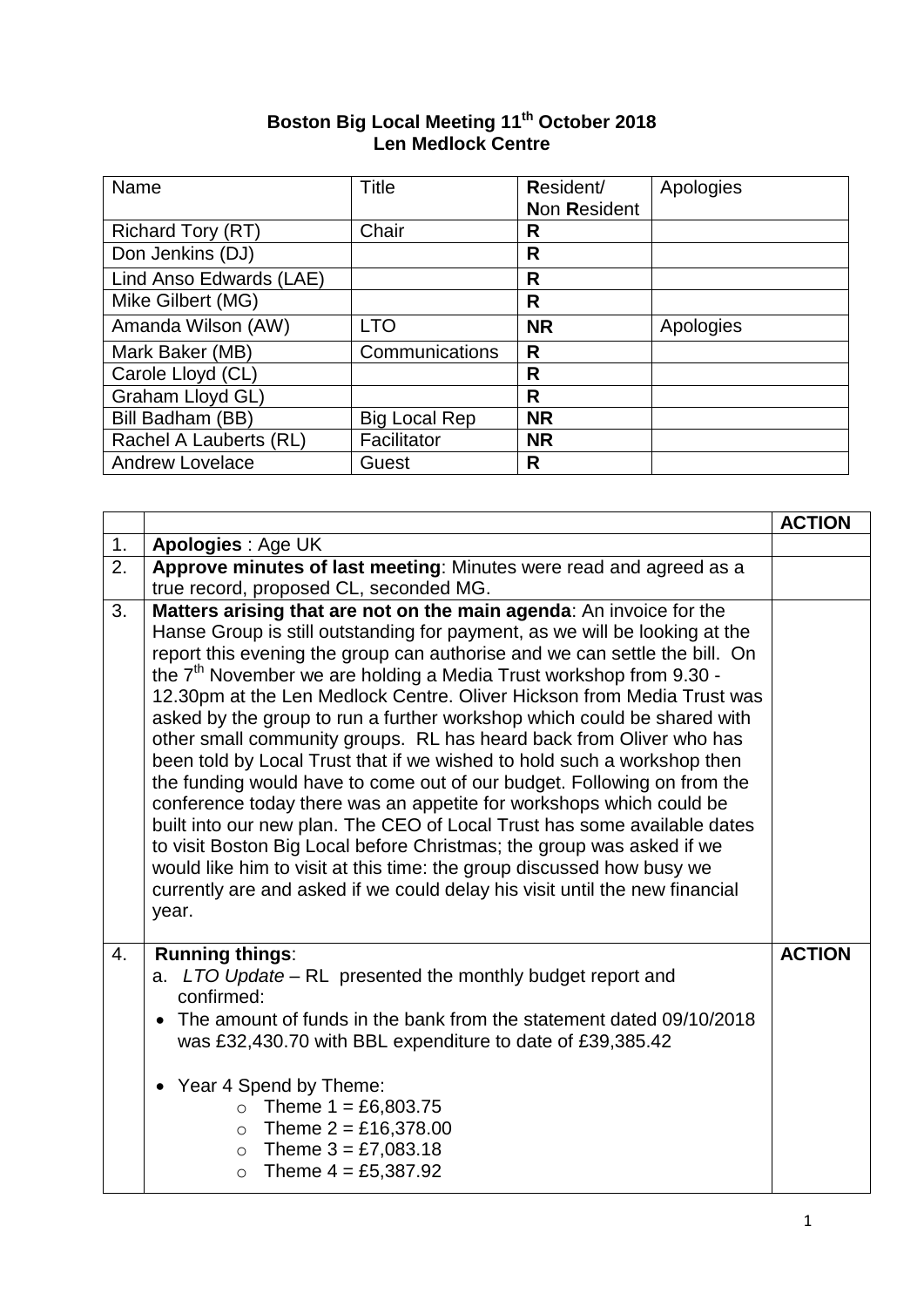$O$  Theme  $5 = £3,733.87$ 

Overspend – Nothing to report Underspend – Nothing to report

Outstanding invoices –

Details **Details** Amount Code

\*BBC Summer Beach Event (2) £7,800.00 3.1.3 \*To be paid in October following monitoring report review meeting.

MB asked for clarification on the 5% LTO fee, BB explained that at the start of a plan the budget is allocated and 5% of however much we pull down is paid to the LTO – the 5% does not come out of our £1M. If at the end of the plan we have not used our entire budget then the 5% is adjusted and the proportion under-spend is paid back to Local Trust. Currently we have an under-spend of approximately £12,000 which has been softly promised to Boston Community Transport.

## *Quarter 2 Monitoring Reports:*

- i) *Boston Unity Community Foundation – Multi-sports Taster Days*, the group commented that our logo on fliers is so small that it is virtually indistinguishable. Only 6 residents attended the events. The group decided to honour our commitments to the end of the current plan and not renew the activity in the new plan. The group approved the report and agreed payment.
- *ii) Arts for Dementia – Memory Lane-* Again the group complimented the thoroughness of the report and approved it and agreed payment. The group were also minded to include this project in the new plan and increase funding.
- *iii) Educate and inform about environmental responsibility –* the group read and approved the report. The group were minded to renew the activity in the new plan however it was suggested that funding for 2.1.2 Corporate and Business was to be cut from the next plan.
- iv) *Boston in Bloom* The group read the report and congratulated Boston in Bloom in obtaining another gold medal for their efforts. The group were minded to continue the activity into the new plan. RT explained the current situation with the Buoys Project.
- *v) Events Scheme –* The group read the report; all funding has now been allocated for events within our area. The report was approved. Indications from previous meetings agreed that we continue the scheme however BBL will take over the management of the scheme combined with the Community Chest Scheme.
- *vi) Summer Beach Event* The report was read and approved and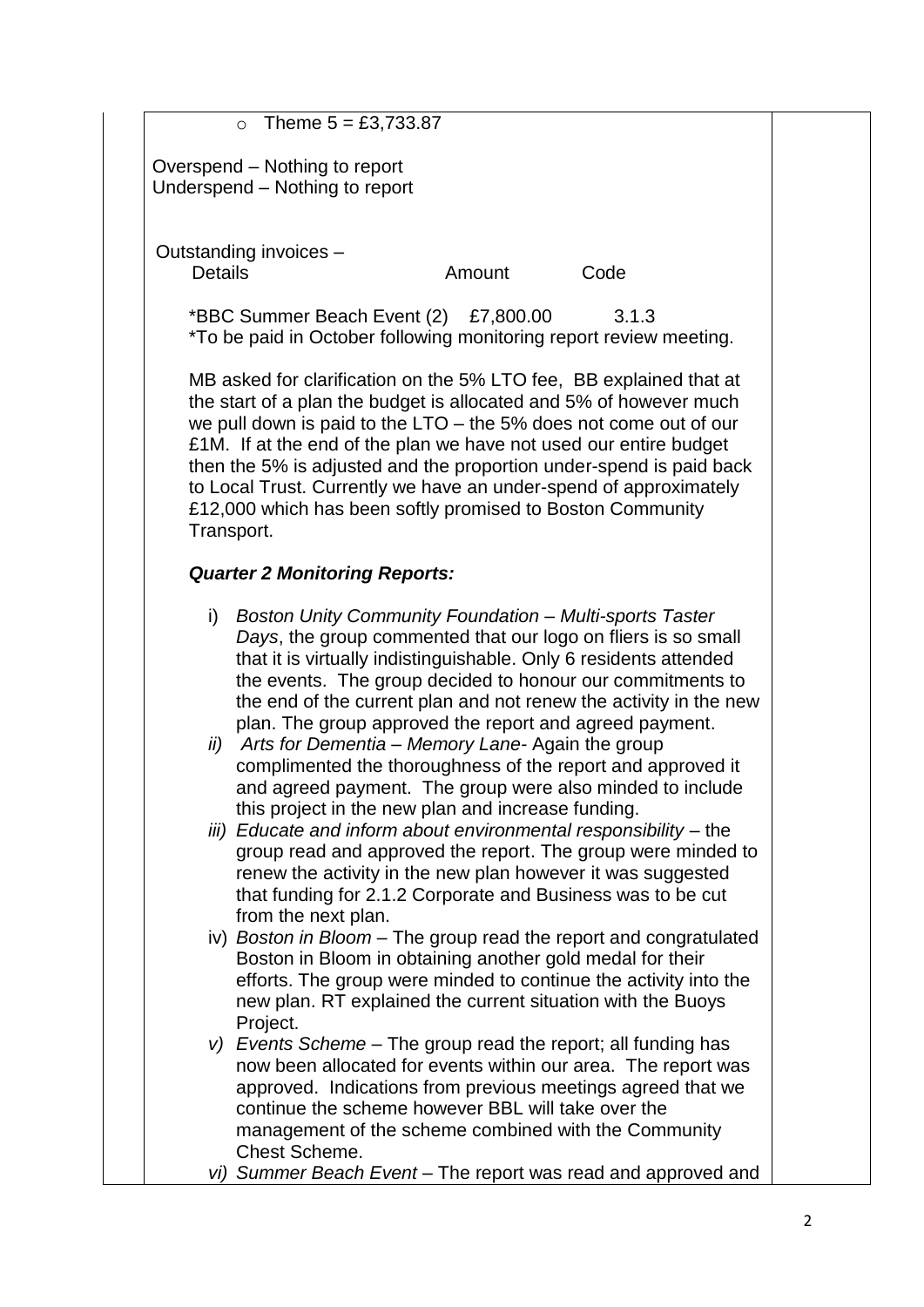|    | the invoice approved for payment. The group were minded to<br>continue to fund the activity in the new plan. RL to ask Fran to<br>only submit the latest activity on the report.<br>vii) Lincolnshire Credit Union-The report was read and approved<br>and invoice approved for payment. BB asked to confirm that<br>the 40 new accounts were from people in the area. The group<br>were minded to continue to fund this activity in the new plan.<br>viii) Fit 4 Your Future-RL explained that group members had all<br>received an electronic copy of the report; unfortunately hard<br>copies had not been produced. RL has read the report and<br>assured the group that it met the requirements of the SLA. The<br>group approved the report on the condition that they could flag<br>up any concerns to RL before payment of the invoice if<br>necessary. The group were minded to continue with this<br>activity in the new plan.<br>ix) Boston Hanse Group- The report was read and approved and<br>the invoice approved for payment. RL informed the group that<br>the Hanse Group as a whole would not be attending the<br>international Hanse Conference in Russia next year as they are<br>holding an archaeological dig instead. Boston Big Dig will take<br>place from April to June next year. The group were minded to<br>continue funding the activity in the new plan. RL informed the<br>group that there were moves afoot to hold a conference in<br>Boston next September inviting delegates from Boston MA.<br>x) Communications & Marketing-The group read the report and<br>heard from MB that we had had some really successful publicity<br>on Facebook reaching 943 people, the Community Chest<br>publicity reached 2 270 people. RL pointed out that the<br>Community Chest publicity had attracted over 24 applications<br>so far. The report and invoice were approved and the group<br>was minded to continue to fund our communications manager.<br>In the new plan Communications to be moved to theme 5. | <b>RL</b> |
|----|---------------------------------------------------------------------------------------------------------------------------------------------------------------------------------------------------------------------------------------------------------------------------------------------------------------------------------------------------------------------------------------------------------------------------------------------------------------------------------------------------------------------------------------------------------------------------------------------------------------------------------------------------------------------------------------------------------------------------------------------------------------------------------------------------------------------------------------------------------------------------------------------------------------------------------------------------------------------------------------------------------------------------------------------------------------------------------------------------------------------------------------------------------------------------------------------------------------------------------------------------------------------------------------------------------------------------------------------------------------------------------------------------------------------------------------------------------------------------------------------------------------------------------------------------------------------------------------------------------------------------------------------------------------------------------------------------------------------------------------------------------------------------------------------------------------------------------------------------------------------------------------------------------------------------------------------------------------------------------------------------------------------------------------------|-----------|
| 5. | Doing things:                                                                                                                                                                                                                                                                                                                                                                                                                                                                                                                                                                                                                                                                                                                                                                                                                                                                                                                                                                                                                                                                                                                                                                                                                                                                                                                                                                                                                                                                                                                                                                                                                                                                                                                                                                                                                                                                                                                                                                                                                               |           |
|    | a. <b>Creative Boston</b> – RL informed the group that the expression of<br>interest form has been sent to Local Trust and its arrival<br>acknowledged. Word on the street is that over 60 Big Local areas have<br>also applied for the funding and over 100 non Big Local areas have<br>applied. RL asked if we did not get the funding would we like to fund<br>some art activity in the plan, possibly an intergenerational project, and<br>the group expressed a desire to write arts into the plan.<br>b. <b>BBL Plan –</b> BB explained that plan is broadly a two year plan and the<br>£100,000 per year is our guidance for the 10 years. We have taken a<br>step back to refresh the stats which shows some changes in an<br>increase in poverty, but nothing that broadly challenges our vision and<br>the broad themes. Based on conversations during this meeting it looks<br>that it is likely we retain the vision and themes. As part of our original<br>plan we asked residents what were their key issues, over the past few<br>months we have repeated this question to residents. RT has been<br>collating this data. This data indicates that the budget themes                                                                                                                                                                                                                                                                                                                                                                                                                                                                                                                                                                                                                                                                                                                                                                                                                                                         |           |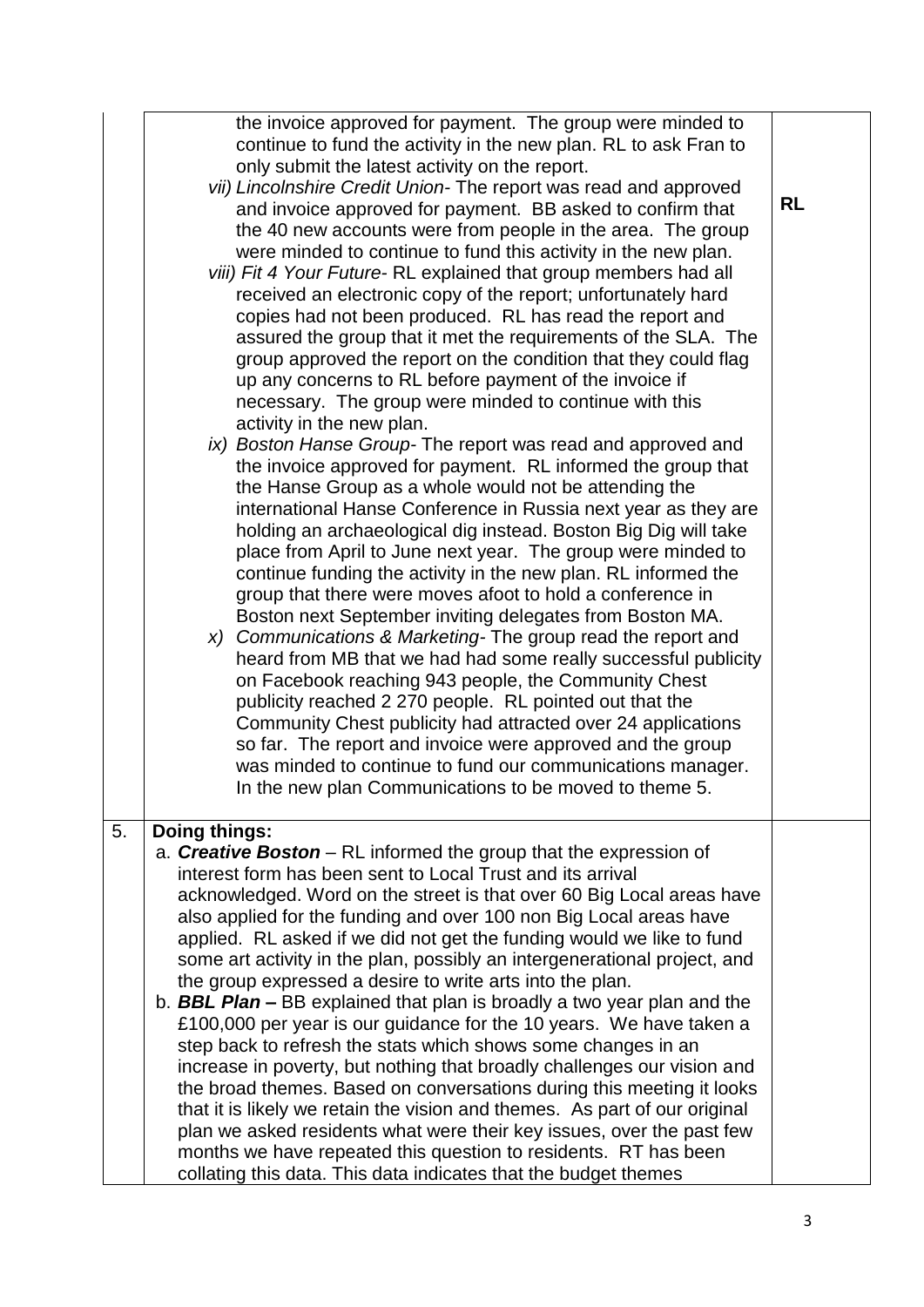|    | percentages suggesting more around wellbeing, a significant drop in<br>terms of the environment, a slight drop in building community spirit and<br>something of a drop in encouraging enterprise. This is a broad<br>directive; BB encouraged the group to let our spirit to be free flowing in<br>terms of what is working, what we want to support and what is of<br>value. By using the updated profile information and what you have<br>indicated you are mindful to continue to support, RL can come back to<br>the group with a rough outline of how the plan might look. RL asked<br>RT to dig out the suggested activities from previous surveys. DJ<br>suggested we look at the Community Chest applications which also<br>might indicate what the residents are looking for us to fund.<br>c. Partner Event – The event was well attended and has given us much<br>to think about<br>d. Local Trust Event $28^{th}$ & $29^{th}$ September feedback – RT, MB and<br>MG attended, the main discussion was about soft leadership $-$ i.e.<br>shared leadership which was felt to be interesting. The biggest thing<br>that MB took away was a thing called Attentionomics – online and<br>leadership is about how long you can hold someone's attention, for<br>e.g. online you will only hold people's attention for about 1 minute and<br>that will only be within the first hour of posting. MG gained an<br>appreciation of just how difficult it is to engage with local communities,<br>which needs very motivated and articulate people to take charge of a<br>project and how hard it is to identify those people and get them to<br>commit. MG questioned the usefulness of soft leadership within<br>community projects as without those motivated articulate leaders<br>would anything get done? RT attended a lecture where the Big Local<br>Group found their projects by going around local public houses to find<br>outspoken community leaders.<br>e. Christmas Market Event-RL informed the group that we have been<br>offered a pitch in the Market Place for the evening of the Christmas<br>Lights switch on event. RL asked the group if they would like to attend<br>the event and if so what would we be there for? The group agreed that<br>we would not like to attend. In January RL explained that we would be<br>having a public consultation event with our draft plan.<br>f. Christmas in Boston - An application has been received from the<br>Christmas in Boston Group for £1,500. Due to the time scale on the<br>event the group decided to fast track the application. The group agreed<br>to utilise some underspend instead of creating a president by fast<br>tracking a Community Chest application. Following a discussion the<br>group voted and agreed to fund Christmas in Boston £1,500 on this<br>one occasion. Vote 6 for and 1 abstention, motion carried. Christmas<br>in Boston to agree in future to apply for funding in a timelier manner<br>and an agreement that if there is any underspend the monies should<br>be paid back to Boston Big Local to the value of £1,500.00. | <b>ACTION</b> |
|----|--------------------------------------------------------------------------------------------------------------------------------------------------------------------------------------------------------------------------------------------------------------------------------------------------------------------------------------------------------------------------------------------------------------------------------------------------------------------------------------------------------------------------------------------------------------------------------------------------------------------------------------------------------------------------------------------------------------------------------------------------------------------------------------------------------------------------------------------------------------------------------------------------------------------------------------------------------------------------------------------------------------------------------------------------------------------------------------------------------------------------------------------------------------------------------------------------------------------------------------------------------------------------------------------------------------------------------------------------------------------------------------------------------------------------------------------------------------------------------------------------------------------------------------------------------------------------------------------------------------------------------------------------------------------------------------------------------------------------------------------------------------------------------------------------------------------------------------------------------------------------------------------------------------------------------------------------------------------------------------------------------------------------------------------------------------------------------------------------------------------------------------------------------------------------------------------------------------------------------------------------------------------------------------------------------------------------------------------------------------------------------------------------------------------------------------------------------------------------------------------------------------------------------------------------------------------------------------------------------------------------------------------------------------------------------------------------------------------------------------------------------------------------------------------------------------------------------------------------------------------------------------------------------------------------------------------------------------------------------------------------------------------------------------------------------------------------------------------------------------------------------------------|---------------|
| 6. | <b>Communications</b> – MB has previously reported on Comms during the<br>meeting. The new newsletter has been printed and circulated. RL<br>suggested that before we publish a newsletter we run the draft past a few<br>critical friends to ensure it is understandable. The next newsletter should                                                                                                                                                                                                                                                                                                                                                                                                                                                                                                                                                                                                                                                                                                                                                                                                                                                                                                                                                                                                                                                                                                                                                                                                                                                                                                                                                                                                                                                                                                                                                                                                                                                                                                                                                                                                                                                                                                                                                                                                                                                                                                                                                                                                                                                                                                                                                                                                                                                                                                                                                                                                                                                                                                                                                                                                                                      |               |
|    | be out in time to advertise the consultation event.                                                                                                                                                                                                                                                                                                                                                                                                                                                                                                                                                                                                                                                                                                                                                                                                                                                                                                                                                                                                                                                                                                                                                                                                                                                                                                                                                                                                                                                                                                                                                                                                                                                                                                                                                                                                                                                                                                                                                                                                                                                                                                                                                                                                                                                                                                                                                                                                                                                                                                                                                                                                                                                                                                                                                                                                                                                                                                                                                                                                                                                                                        |               |